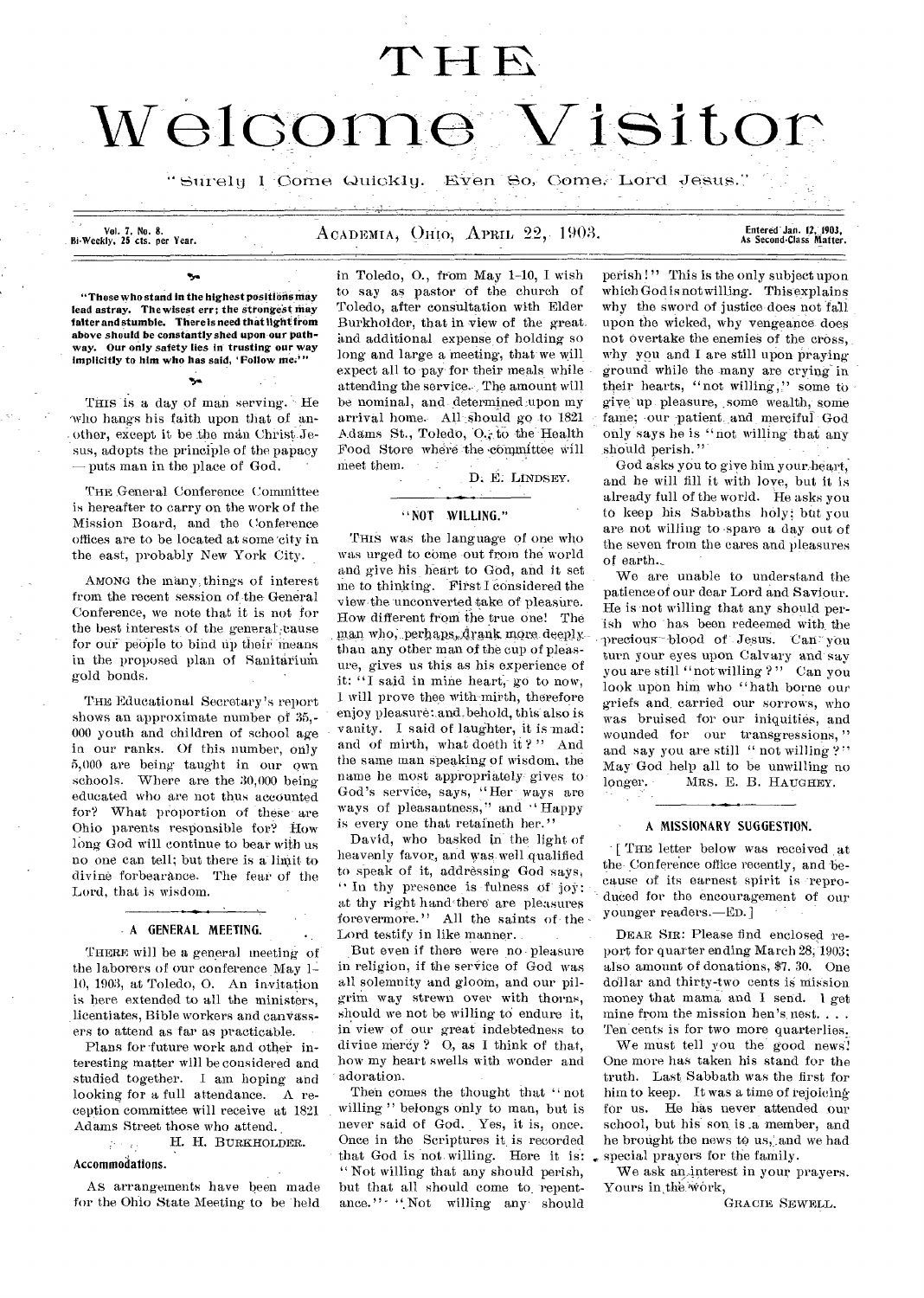#### **FROM THE WORKERS.**

#### CONTENT.

- I ASK not that my pathway lead Through flowery glade: I ask not that the draught I drink
- Be sweeter made. The haughty rich sweep proudly by,
- On pleasure bent: *I go* in peace my humble *way.*
- And am content.
- I ask not wealth, nor gift of speech, The world to thrill:
- *Of simple joys* and sincere love, I have my fill.
- Though some may look with pity on My humble lot,
- And though they scorn my little world. I heed them not.
- But 0, I play that God to me
- Will grant the power
- To drive all evil from my heart. Each day and hour:
- And may he e'er, as on I fare.
- My heart incline
- To cheer some weary one whose lot Is worse *than mine.*

*—The New Idea.* 

Glouster,

#### SPRINGFIELD NOTES.

SABBATH, March 28, was a precious day with the Springfield church. A baptismal service had been appointed for the day, and after a brief sermon by Elder Wood on the subject of baptism, preparations were made for the celebration of the ordinance, but upon opening the baptistry, it was found that it had leaked, and contained but six inches of water.

A large, congregation was present, and although an hour and a half was spent in refilling the baptistry, the time was devoted to a service of praise, interspersed with appropriate song. The Lord blessed with the presence of his Spirit, and hearts that had not yet felt the power of God's drawing love were deeply stirred and requested that prayer might be offered for them, that they might yield to its sweet influence.

Elder Wood then led four precious souls—three brethren and one sister- in the path the Saviour had trod so long before, and notwithstanding his seventy=seven years, the Lord verified his promise, that " as thy days, so shall thy strength be." One dear old brother who had but the day before reached his fourscore years, expressed great joy at thus being permitted to experience this new birth.

As we welcomed them back from the grave in which they had been buried with Christ, we believed it was to walk in newness of life, and that the Lord had added to his church such as should be saved.

The service closed with the song, " Baptize us anew with power from on high." As others desire baptism, another service will follow in a few weeks.

SISTER A. E. BERRY, one of our early canvassers, and who has done pioneer work in the raising up of some of our churches, is seriously ill at the home of her daughter, near Springfield. Her courage and trust in the Lord are good, and her old time spirit of using the printed page as. a means of disseminating the truth is still exhibited in the fact that she is anxious to have beside her small tracts that can be inserted in letters that she may be able to write.

WE are glad to tell those who are interested in two other of our former canvassers that sisters Graves and Tracy are now recovering from severe attacks of pneumonia.

KATHARINE E. MILLER.

WE are of good courage here in Glouster. The fields surely are ripe, and there must be delay no longer. Hundreds now should go out everywhere and reap the golden grain. It is really amazing to see how the people drink in the message as it flows through the human instrument; and the deeper we drink of the fountain, the more it flows out to others. "0 Zion that bringest good tidings, get thee up into the high mountain: 0 Jerusalem that bringest good tidings. lift up thy voice with strength; lift it up, be not afraid: say unto the cities of Judah, behold your God."

Let us tell the people what the Lord has done for us, thus inspiring the hope in them that he will do the same for themselves. "Oh that men would praise the Lord for his goodness, and for his wonderful works to the children of men!" O the blessings we forfeit by not giving out our precious literature, and the woe that follows such neglect. See 1 Cor. 9:16.

"Awake, awake; put on thy strength, 0 Zion; put on thy beautiful 'garments, O Jerusalem." As soon as we have on the beautiful garments of Christ's righteousness, a power will attend our work wherever we go. "I will greatly rejoice in the Lord, my soul shall be joyful in my God; for he hath clothed me with the garments of salvation."

I can only praise the Lord for what he is doing. I see plainly that he is going to do a great work through the faithful canvasser. Would to God that many more might share in this work. I would say to the canvassers in the field, be of good cheer. The Lord's promise is, " I will be with you unto the end of the earth."

Push the larger books. Send in full complete reports concerning- the different bindings, where you work, etc., and let all who can, attend the State<br>meeting at Toledo. G. P. GAEDE. meeting at Toledo.

#### Bellefontaine.

SABBATH, April 4, the Bellefontaine church enjoyed a blessing which has not been theirs before for nearly ten years. Several of. the brethren from Lewistown and West Mansfield were present. The ordinances were celebrated, after a Bible study on the nature and object of the different emblems. All testified that never before did they see in this service so much' of significance. A few visiting friends from the city were also present and bore testimony that they saw beauties in the ordinances.

A most gratifying feature of the meeting was that old differences, some of which were of long standing, were put away, and brethren who have- not communed together for years, . here made full surrender of the past and partook joyfully in this .service.

We are glad to say that not.only is this spirit seen in Bellefontaine, but churches throughout the district are taking advanced steps, for which we feel thankful and praise the Lord for<br>victories. C. A. WATKINS. C. A. WATKINS.

#### OBITUARY.

Ross. - Theodore Ross, of Lebanon, O., was born May 1, 1829, and died April 2, 1903, at the age of 73 years. Il months, and 1 day. Brother Ross had lived a faithful Christian life from his youth. He accepted the faith of Seventhday Adventists about nine months ago, and was faithful until the day of his death. He leaves a faithful wife, five sons, one daughter and one sister to mourn his loss. The funeral was attended by an immense concourse of friends and neighbors. Words of comfort were spoken by the writer, assisted by the resident pastor. W. H. GRANGER.

PRANKLLN WELLS. -On the twenty-sixth of January as we attended the funeral of brother Wells, of Bedford, 0.. we were impressed-with the devotion and sacrifice of those who aecepted the truth during the earlieryearsof the message. At the close of a Christian life it is always of interest to,,,pote the *faithfulness* in seeking for and walking in the light that God gives. Early in life brother Wells became a Christian and united with the Disciple church in Bedford. In 1879 it was his privilege to hear the message that prepares for the meeting with the Saviour when he comes. This' was precious truth \_to him and his wife, and they considered no sacrifice too great for,the cause they learned to love more and more as the years passing by hrought them nearer that great day when the blessed hope should be r alized. As members of the Seventh-day Adventist church they always manifested a willingness for service, and every burden was cheerfully borne. In his life we believe the beautiful words of Prov. 4:18 to be illustrated: " But the path of the -just is as the shining light, that shineth more and more unto the perfeet day." It was his happy privilege to see several of his children enlist in the service of the Master in behalf of the cause he loved. As we review the past and then think of the peaceful rest a merciful\_ Father bath given, the words of Rev., 14 : 13 are full of meaning: "Blessed are the dead which die in the Lord from henceforth . . . that they may rest from their labors; and their works do follow them'," Words of comfort were spoken by the writer from the eleventh chapter of John.

A. C. SHANNON.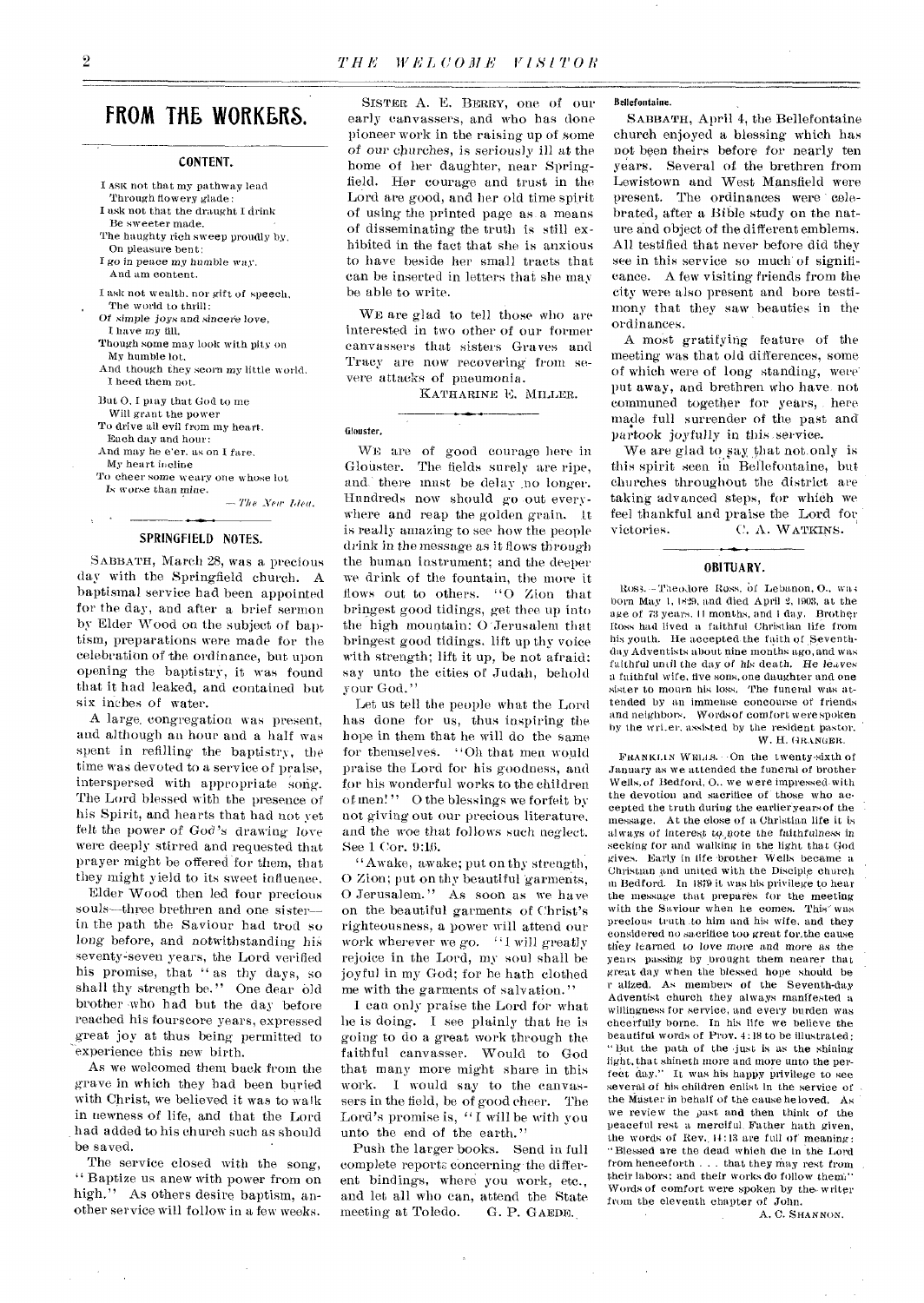### **flEillaTtIFUL GOOKERY,**

LESSON III.

#### 5

#### Monday Breakfast.

Granola and Hot Nut Cream Potato Balls Nutmeato with Brown Gravy Bread Prune Toast Baked Apples Bananas

#### RECIPES.

#### Nine-made Granola.

 $1\frac{1}{2}$  lb. white flour,  $\frac{1}{2}$  lb. graham, flour, 1 lb. steel cut oatmeal, or cornmeal. Soak the oatmeal  $\frac{1}{2}$  hour, make a stiff dough, knead thoroughly, roll out  $\frac{1}{4}$  in. thick, and bake clear through. Grind in a coffee mill.

#### Nut Cream.

Dissolve  $\frac{1}{3}$  eup of nut butter in about 3 cups of hot water, bring to a boil, thicken with a little flour if liked, salt.

#### Potato Balls.

Season mashed potatoes with salt, minced onion and thin cream; form into balls, brush with cream, and, bake to a nice brown.

#### Nutmeato.

 $1\frac{1}{2}$  cup of nut butter,  $1\frac{1}{2}$  cup of water, 1 cup- of cooked and sifted navy or lima beans, 1 cup of zwieback erumbs, 1 tablespoon of white flour, salt and sage to taste. Beat all together, pour into an oiled can, steam three hours.

#### Brown Gravy.

 $\frac{1}{k}$  cup of nut oil ( olive or Wesson),  $\frac{1}{k}$ cup of white flour,  $\frac{1}{4}$  cup of dark brown flour, 1 qt, water, 2 medium onions, cook  $\frac{1}{2}$  hour, strain and salt.

#### Barley Fruit Pudding.

leup of cooked barley, lcup of chopped tart apples,  $\frac{1}{2}$  cup of seeded raisins,  $\frac{1}{2}$ cup of boiling water, 2 tablespoons of sugar, mix all together, turn into a pudding dish, set into hot water, and bake until the apple is tender. Serve with or without sauce.

#### PRINCIPLES.

" By many nuts are used too freely in preparation of food. The system cannot take care of them when used as in some of the recipes given. Almonds are preferable to peanuts, but peanuts in limited quantities may be used in connection with grains to make nourishing and digestible foods."--' Testimony," vol. 7, pp. 126, 134.

" In every place where there is a church, instruction should be given in regard to the preparation of simple heathful foods, for the use of those who wish to live in accordance with the

principles of health reform. And the church members should impart to the people of their neighborhood the light they receive on this subject."-"Testimonies," vol. 7, p. 112.

•` Those who have never seen the recipes for making the health foods now -on the market, will work intelligently experimenting with the food productions of the earth and will be *given*  light regarding the use of these productions. As God gave manna from. heaven to sustain the children of Israel, so he will now give his people in different places skill and wisdom to use the productions of these countries in preparing foods to 'take the place of meats."-"Testimony," vol. 7, p. 24.

Any suggestions along this line will he thankfully received by the- writer, 14', 0. Raymond, Graysville, Tenn.

#### LESSON IV.

#### 3

#### Monday Dinner.

Vegetable Stew Macaroni baked with Granola Pease Patties with Tomato Sauce Bread Hoe Cake Apples Canned Blackberries Cream Raisin Pie

#### Э

#### PRINCIPLES.

THOSE taking vegetable stew should certainly avoid fruit at the same meal.

Pease patties present one of the most wholesome forms in which legumes (peas, beans, and lentils) can be prepared, and without doubt these foods must be principally relied upon as proper meat substitutes, by most of those unable to procure nuts or nut foods.

#### RECIPES.

#### Vegetable Stew.

Cook the vegetables desired, such as potatoes, turnips, carrots, cabbage, onions, etc., about an hour before serving, add a little rice, and if liked some tomato and protose, or other nut food. Season to taste.

#### Macaroni Baked with Granola.

Cook macaroni until tender in a large amount of salted water; turn into a colander and pour on cold water to separate the tubes. Then put macaroni in a pan, sprinkle with granola, pour on milk, dairy or nut, to nearly cover, and bake to a nice brown.

#### Prase Patties.

Soak Scotch peas over night and in the morning remove to fresh water and gently boll for 3 or 4 hours until tender: Cook down as dry as possible, pass through the colander, stiffen with

granola or zwieback crumbs if necessary, season with salt and a little butter or cream, form into patties and bake to a nice brown.

#### Hoe Cake.

2 cups of thin cream (boiling), 1 cup cornmeal (hot), 1 tablespoon of sugar, teaspoon of salt. With a little cornmeal mix sugar and salt, pour on sufficient cream to make 'a stiff batter which will stand well, beat a few minutes, drop in spoonfuls on an oiled tin and bake about 45 minutes or until well browned on both sides.

#### Cream Raisin Pie.

1 cup of seeded raisins cooked soft in a little water, cool and add 1 beaten egg and 1 cup of sugar. Take 1 cup of sour cream and stir in 1 tablespoon of flour. Put all together, salt a little, flavor with vanilla, and bake with two crusts.

"God requires us to use only healthful foods, prepared in a simple manner, that the fine nerves of the brain be not injured making it impossible for us to discern the value of the atonement and the priceless worth of the cleansing blood of Christ. "—" Healthful Living," p. 43, par. 172.

F. 0. RAYMOND.

#### **OHIO TRAGT SOGIETY.**

BROTHER I. W. BUNCH, of Chillicothe, who has recently entered the canvassing work, writes, " I am getting along very well. Thank the Lord for his goodness. I like the work, and am now cut loose from all other business, and will- devote my time to the spread of the message." Who'll be the next to join the ranks of the car, vassers? Come along, brethren and sisters, and we '11 do you good.

#### N. S. M.

#### CANVASSER'S REPORTS.

(Reported since last issue.)

Ida Iles. —Valueof orders, \$5; Helps. \$1.25; total value, \$6.25.

Mrs. I. W. Bunch.--Value of orders, \$3.

I. W. Bunch.--Value of orders. \$15: Helps, \$2; total value, \$17.

G. P. Gaede.—Value of orders. \$25; Helps, \$2.25; total value, \$27.25.

F. E. Wagner.--Value of deliveries. \$17.15.

C. A. Gibson.—Value of orders. \$10.75; Helps, \$11.25; total value, \$22.

Mrs. C. A. Gibson.— Value of orders, \$1.